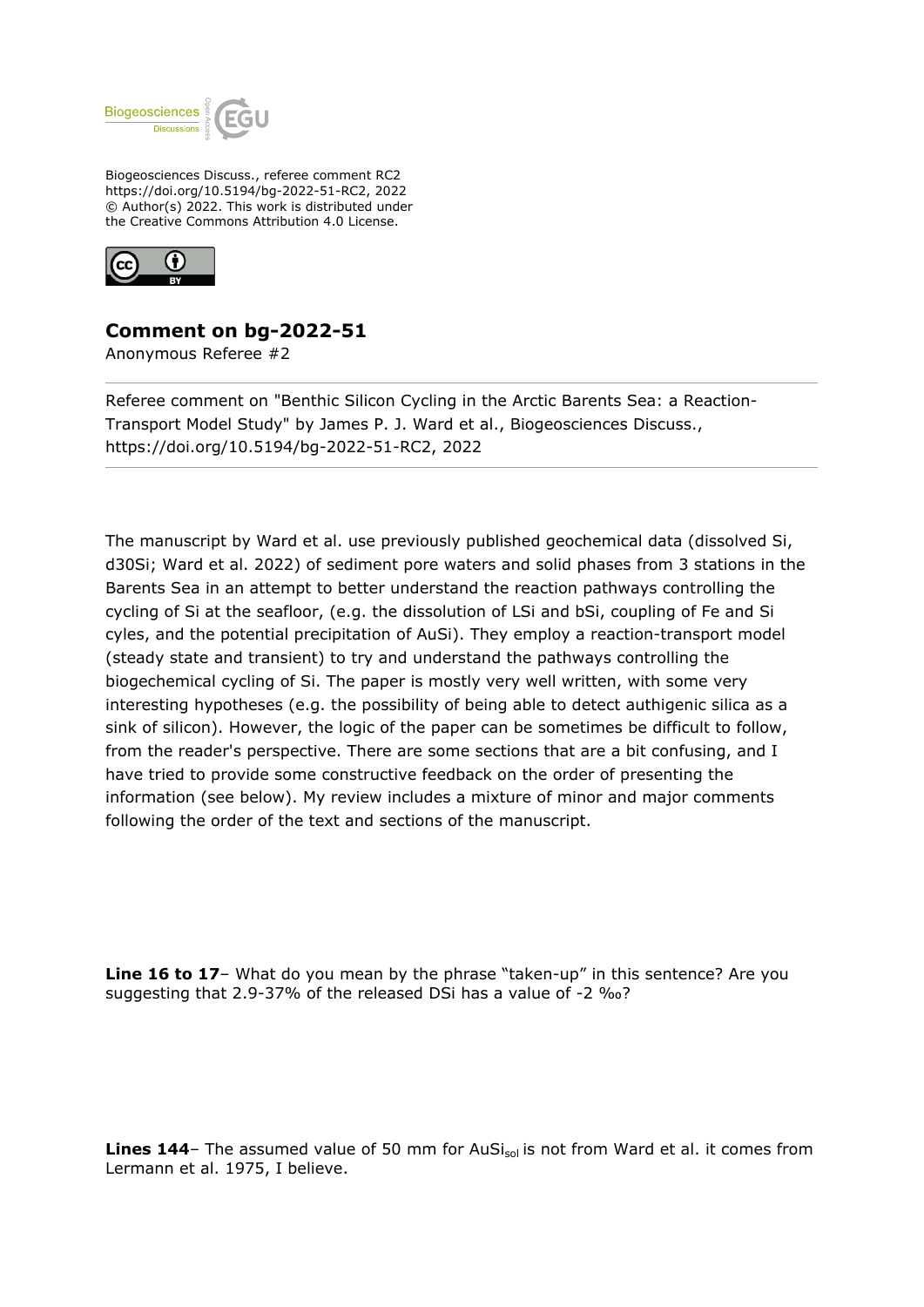Figure 2. It would be useful if the authors could indicate that the steady sate model simulations were from what is proposed in this paper.

## **Section 2.1.4** – *Transient reaction-transport modelling*

I had a hard time following this section. Would it be possible to include a table or figure that could help the reader to understand the values associated with the input and outputs for this part of the model?

For example, **lines 219 to 223 –** present an additional, more reactive BSi phase – but no data is provided. What does this look like in numbers? Also, it is mentioned **on line 225** that the conditions are either 1 or 3 weeks but that the deposition flux was -8 to 26-fold whereas in the figure 4, which is presented in the text before figure 3, The fluxes appear to be 10, 20, 30 and 26-fold. Also, it is not clear why the figure presents 3 sub-figures (bloom, 1.5 months, 3 months) based on the detail provided in section 2.1.4. I had to read section 3.2 at the same times section 2.14. Please add more information to these sections and to the title for Figure 3.

## **Section 2.2**

**Lines 249 to 260** appear to be disconnected from this section. It should be removed and/or perhaps placed in the discussion section. Also, I wasn't aware that a fractionation factor of AuSi formation had been established nor that most people assumed that silicon isotope fractionation did not occur during dissolution. These are rather controversial points that should be presented more carefully.

## **Results and Discussion**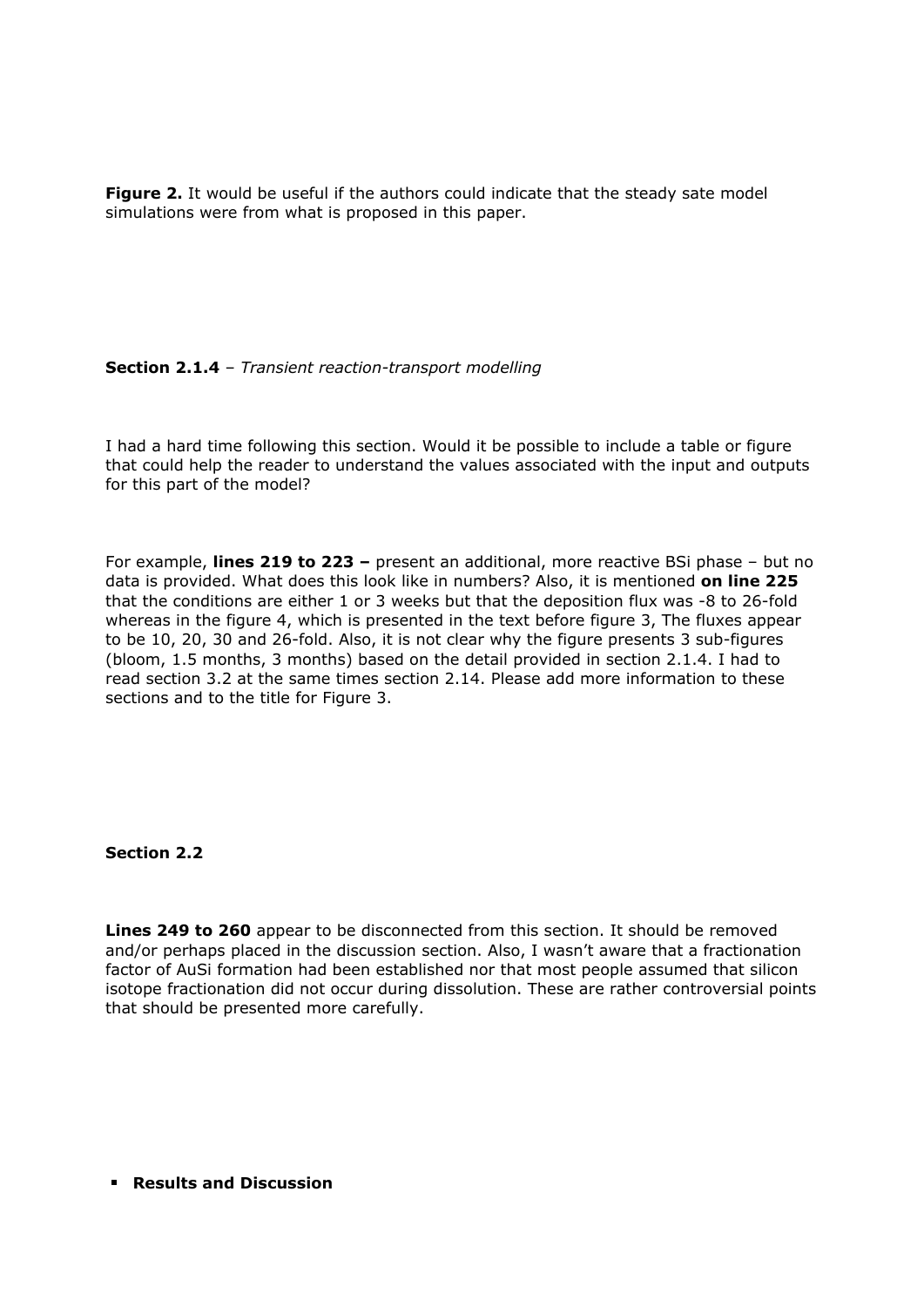The authors provide a great deal of information in this section and it would be useful to have an introductory paragraph before section 3.1 to give a brief outline of what is to be expected as points of discussion. It is quite easy to get lost in the details provided. For example, an introductory paragraph could summarize the principle hypotheses that are to be discussed. Along these lines, I am not quite sure why the authors did not choose to present the transient dynamics by phytoplankton blooms in section 3.1. I understand that this is not at steady-state, but it might be worthwhile to mention the possibility that the system is not at steady state. For example, on **lines 334-337,** the authors talk about dissolution dynamics and the lack of BSi in the Barents Sea. They could mention, in this section, that it is possible that the reaction-transport model is limited since it only operates under steady-state conditions, and then mention that they will discuss this further in section **3.2.** Again, along these lines, it might be worthwhile to include in the title of section 3.2 that this still implies the use of the reaction-transport model…

Regarding sections 3.1 and 3.2, I remain unconvinced by some of the arguments presented by the authors that the isotopically heavier signal (from 0.5 to 2.5 cm) is solely coming from LSi. I am not saying that it is not a plausible argument, but I wonder why the authors did not propose that benthic diatom activity could also be an explanation. Benthic diatoms have been found (alive) at incredible depths in the Barents Sea (Druzhkova et al. 2018), and they may be causing this observed shift in the top few cm of the sediment. At the very least it should be mentioned why this was not considered as a possibility. For example, the authors could make an argument after conducting a mass-balance calculation to show whether it is (or is not) possible.

Ideally, it seems as though it would be helpful to conduct empirical assessments (batch or open conditions) of the dissolution of sediments to test whether the hypotheses are plausible for the dissolution of LSi, BSi, and the links between the Fe and Si cycles over time. Since very little work has been done really evaluating these aspects, it would be very useful for the authors to suggest the need for more empirical studies in order to support (or not) the model results from this work.

**Figure 3.** I do not see the interest in showing a model of the BSi content, in particular since it is based on only 3 data points per station.